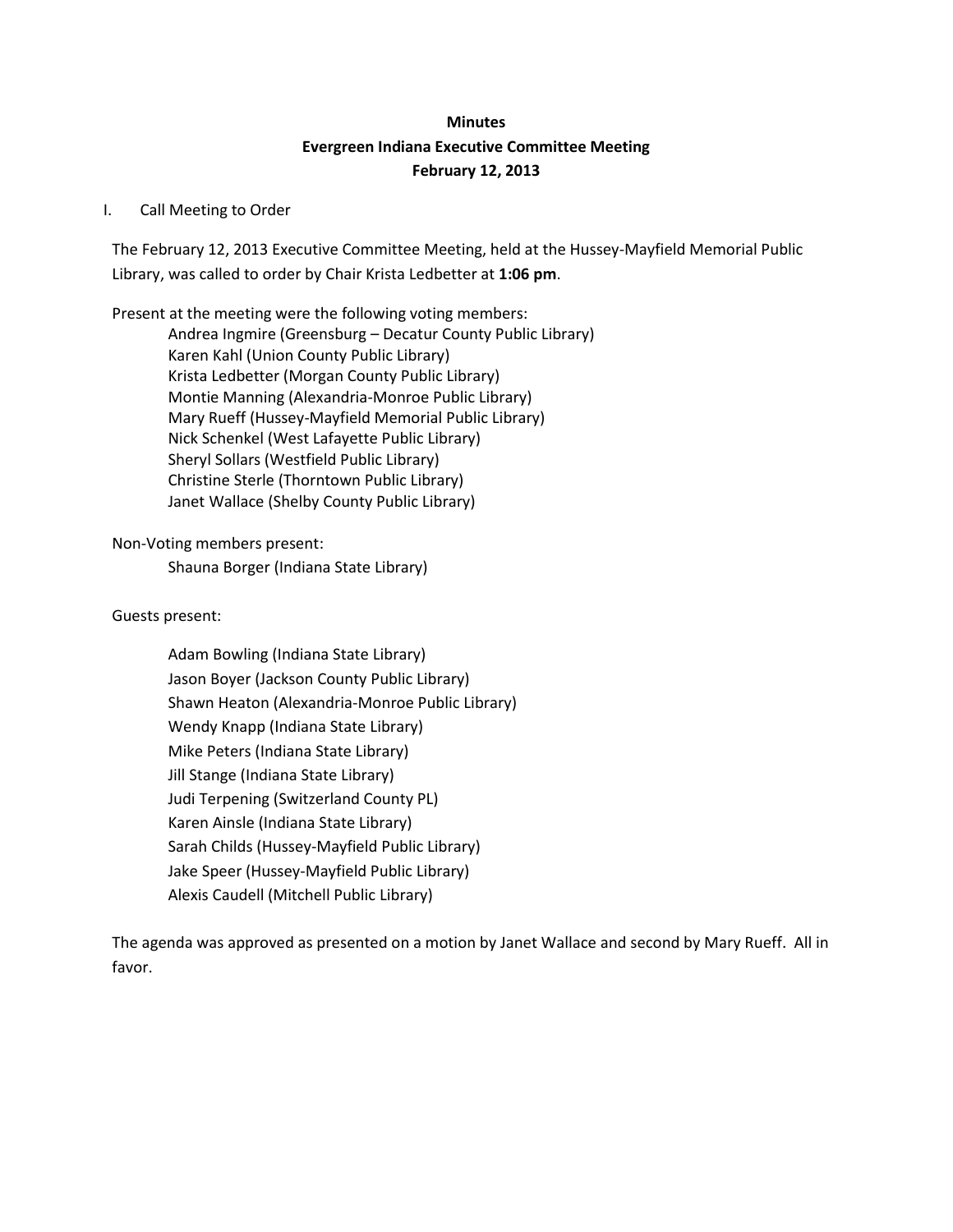The minutes of the December 14, 2012 meeting were approved with the following correction: Sarah Childs was also present as a visitor. The minutes were approved as edited on a motion by Montie Manning and a second by Sheryl Sollars. All in favor.

Indiana State Library report – Ms. Borger

- a) RDA toolkit update: participation has closed and payments have been made. As soon as all the payments are finalized use of software can begin. Libraries should have received a welcome email regarding this.
- b) Evergreen International LSTA grant is due this Friday, 2/15/2013
- c) Evergreen Annual conference programs are being collected. Program applications are due on Friday, February 15, 2013.
- d) Evergreen Holds class is going to be offered by the regional coordinators. This class may also be offered to new libraries before they go live. This class will be made available for new libraries so they can better understand holds.

#### Committee reports

- a) Circulation Committee Judi Terpening
	- a. This was Judi's first meeting as Circulation Committee Chair. March 19<sup>th</sup> will be the next circulation committee meeting.
	- b. New members to the Circulation committee: Laura Hull (Peabody Public Library Class B) and Walter Warren (Vermillion County Public Library – Class C).
	- c. The Kids OPAC testing results to be discussed at the March meeting of the circulation committee.
	- d. The Spring Roundtable will be held on March  $12^{th}$  Topic: Billing
	- e. Train the circulation trainer class was held on Jan 22, 2013. This was a full class. This will hopefully help with training new libraries as they join EI
	- f. Claims never checked out The circulation committee is discussing whether this is best handled by transaction or date of checkouts.
- b) Cataloging Committee Sarah Childs
	- a. No meeting since last Executive committee meeting. Next meeting will be held the first week of March.
	- b. RDA taking a lot of cataloging committee time, rewriting the procedures and cataloging manuals.
	- c. RDA training at the Spring Roundtable in April.
	- d. RDA training with Lyrasis for copy catalogers training which would be more applicable to the EI consortium… rather than original cataloging
- c) OPAC Committee Alexis Caudell
	- a. Alexis brought up the overwhelming desire for a mobile OPAC app. She stated that the OPAC is the face of Evergreen to our patrons. Not having a mobile app is very problematic for many of our patrons.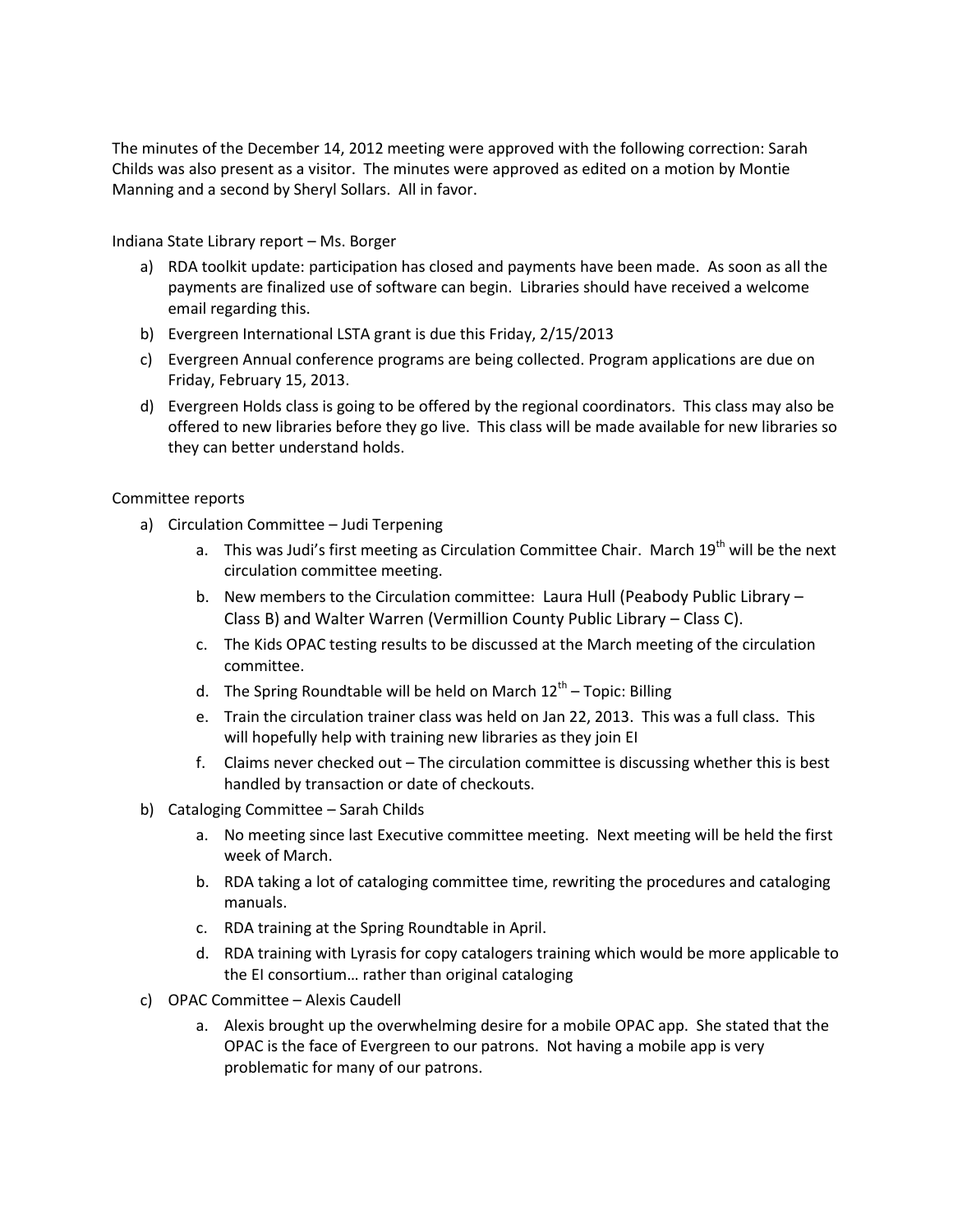- b. Mike and Adam both had input into this issue. Apparently the mobile app is something which must be developed locally and cannot be developed at an international level and then sent out to all EI users. They also said that an evergreen developer says the base templates are not flexible and therefore are difficult to customize for a mobile app. Many evergreen libraries want this capability, however, it seems to be difficult and costly to implement.
- c. Krista suggested that we need to know how much this will cost and then take it to the community to see if we can get funded.
- d. Mike suggested that we must have a fleshed out development request in order to get an accurate quote. They will need to know exactly what features the app will need to have. He suggested we create a Task Force to take on this request. Shauna Borger will put this call out in an upcoming weekly blog.
- d) IT Committee Mike Peters
	- a. A fix to display public copy notes should begin this evening.
	- b. In the event of those quirky evergreen issues… Sending patron barcodes or item barcodes and a time of event is better than nothing. The IT staff can check log details to see what they can dig up.
	- c. Some library boundaries are not showing up correctly on the find a library near me for Evergreen. Mike and Adam will look into this. This information is held by Indiana University. Wendy will also look into this issue.
	- d. A development que is in the works. This will be used by the EI coordinator and MIS tech crew to list the development priorities and progress with those development requests.
	- e. Text message holds alert has been shortened to accommodate libraries with very long names.
- e) OverDrive Committee Jake Speer
	- a. Overdrive committee would like to broaden their focus to all eContent. The size of our consortium opens doors for more quantity purchasing opportunities. The committee is discussing offering Freegal.
	- b. There is currently \$19,000 in unexpended funds from Overdrive members. A decision was made to spend the money for those libraries. One additional outreach will be made, after May  $1<sup>st</sup>$  then the Overdrive consortium will spend these funds.
	- c. In the future libraries that join Overdrive will have 14 months to spend their funds. There are some libraries that just want to belong to the consortium but don't really want to participate in the selection of materials. The committee doesn't have an issue with this, except that then the money that they have already paid, is not going into materials. And, it should.
	- d. The committee would like to add this policy to the eIndiana new member's document. Motion made by Montie Manning and seconded by Andrea Ingmire.
	- e. Checkout limits will increase from 3 to 5 items. The community will be alerted by email and this change will be effective by 2/15/2013.
	- f. Connie Bruder and Mary Glaser will conduct an Overdrive webinar at the end of March. Another callout for new eIndiana members will be sent soon. This will likely include information about Freegal.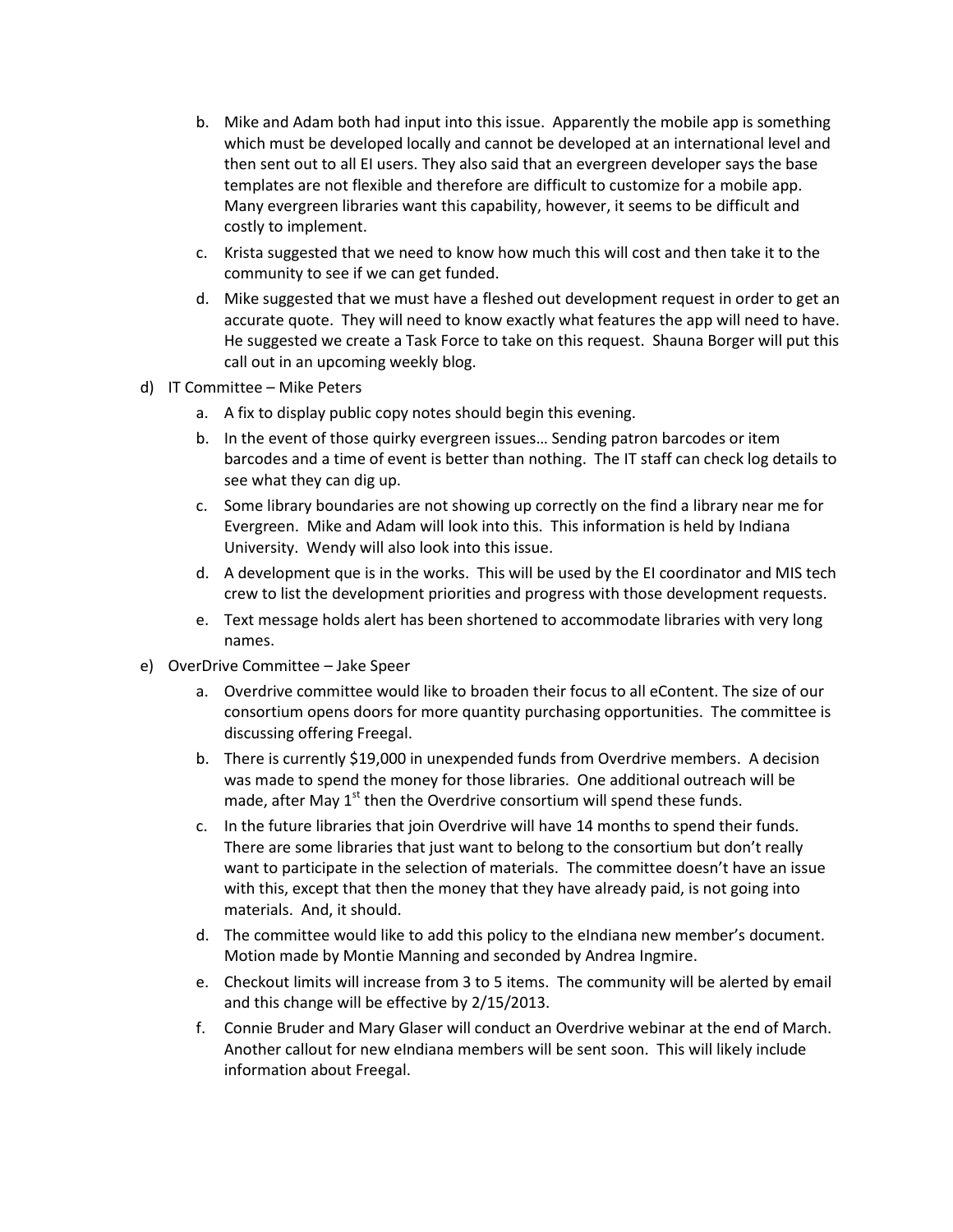#### Old Business

- a) Transit issues Appendix A
	- a.Transit times at Lebanon PL have decreased. However, it appears that their transit times are still about twice as long as other evergreen libraries of similar size.
	- b.Contact and offers of assistance has been offered to the Lebanon Library. None of these offers have been accepted.
	- c. The committee decided to draft another letter to Lebanon, with a copy to their Board. It will inform the library and the board that transit times are still well above average. The letter will ask them to do two things: Have staff attend the Evergreen Holds Training, and partner up with another Evergreen Library to evaluate their process. Chair Krista Ledbetter will send this letter.
- b) Cap fines at item price
	- a. Sheryl Sollars and Nick Schenkel both tested this function. They both indicated that it seemed to work well.
	- b. Overdue fine will cap at item cost or \$10 whichever is less. Default item price is set at \$10.
	- c. A motion to turn on this feature was made by Janet Wallace and seconded by Montie Manning. All in favor.
	- d. It will be effective as soon as Shauna can get it in the weekly blog.
- c) Merging patrons Appendix B
	- a. No one at the local library level (even those with admin logins) have the permissions to merge patron records from two library systems. They can merge two patron records from the same library system. Those who need to have duplicate patron records from two library systems; they should use the standard form for mergers and submit them to the helpdesk.
	- b. Shauna will send out clarification on this issue.
- d) Marking a patron exempt from collections
	- a. Montie Manning and Andrea Ingmire are both testing this function. Since it is a long-term process no results are ready to report.

## II. New Business

- a) OPAC credit card payment option
	- a. The Evergreen Consortium will need to enter into agreement for credit card payment. There are a number of issues to be finalized. The consortium could choose between a Merchant Funded Model (where the fee is paid by the library) or a Convenience Fee funded model (where patrons will pay the fee.)
	- b. Many questions about how payments will be distributed and broken out by library will still need to be addressed as we get closer to implementation.
- b) Committee changes
	- a. OverDrive Committee shifts to an eContent Committee.
		- 1. This change is due to the desire for more consortium discounted digital services such as Freegal. The committee will investigate other options in the future.
		- 2. Change to bylaws at membership meeting